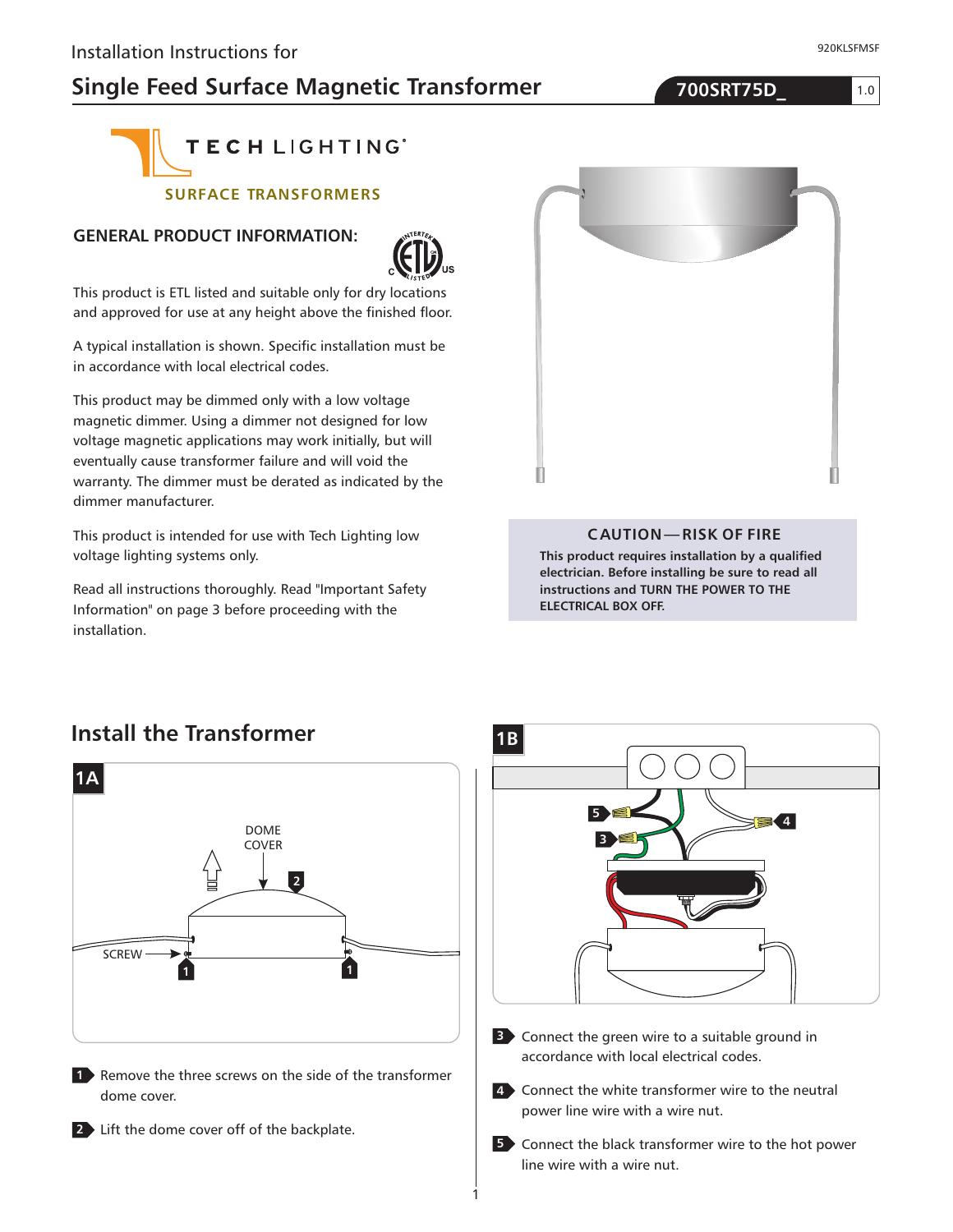

- Place all wires and wire nut connections inside the **6** electrical box.
- **7** Mount the backplate to the electrical box with the two provided #8-32 screws.



8 Replace the dome cover onto the backplate. Line the dome cover holes up with the backplate holes. Replace and tighten the screws.

### **Connect the Transformer Wires Directly to Kable Lite Cables**



When using insulated Kable Lite cables, remove 1/2" of **1** the insulation from each cable (where the power feed connector is going to be mounted) with a sharp knife. Make sure not to cut or nick the cable.



Unscrew the #10-32 slotted head set screw from the tip **2** of the power feed connectors with a screwdriver. Place the power feed connectors one onto each Kable Lite cable and tighten the #10-32 slotted set screw on the tip with the screwdriver.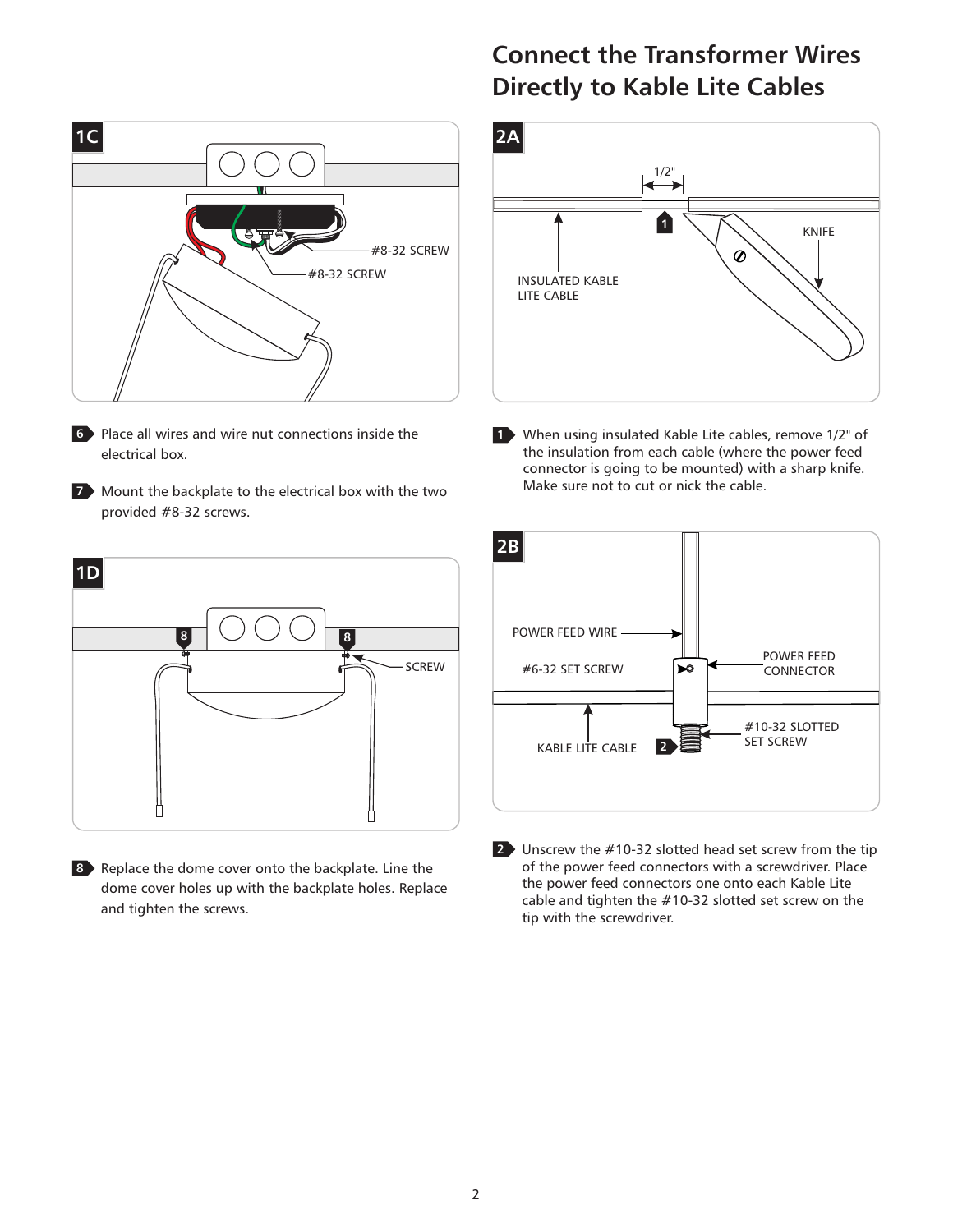## **Connect the Transformer Wires to Universal Turnbuckles**



1 Remove the power feed connector by loosening the #6-32 set screw with 1/16 Allen wrench (refer to 2B).

Feed the uninsulated portion of the power feed wire **2** (one for each turnbuckle) into the turnbuckle hole.

**3** Tighten the M4 set screw with the 2MM Allen wrench.

## **Connect the Transformer Wires to Slimline Turnbuckles**



- 1 Remove the power feed connector by loosening the #6-32 set screw with 1/16 Allen wrench (refer to 2B).
- Feed the uninsulated portion of the power feed wire **2** (one for each turnbuckle) into the turnbuckle hole.
- **3** Tighten the M4 set screw with the 2MM Allen wrench.

# **Important Safety Information**

To reduce the risk of fire and burns, do not install this lighting system where the uninsulated open bus bar conductors can be shorted or contact any conductive materials.

To reduce the risk of the system overheating and possibly causing a fire, make sure all the connections are tight.

Do not install fixture assemblies closer than six inches to curtains or similarly combustible materials.

Turn the electrical power off before modifying the lighting system in any way.

Only fixtures approved for use with the system may be installed.

Minimum volume of the electrical box must be 6 cubic inches (98 cubic centimeter).

The system is "ETL" listed for USA and Canada only when all the products used are supplied by Tech Lighting.

Load the circuit of the transformer to no more than the maximum rated capacity as specified.